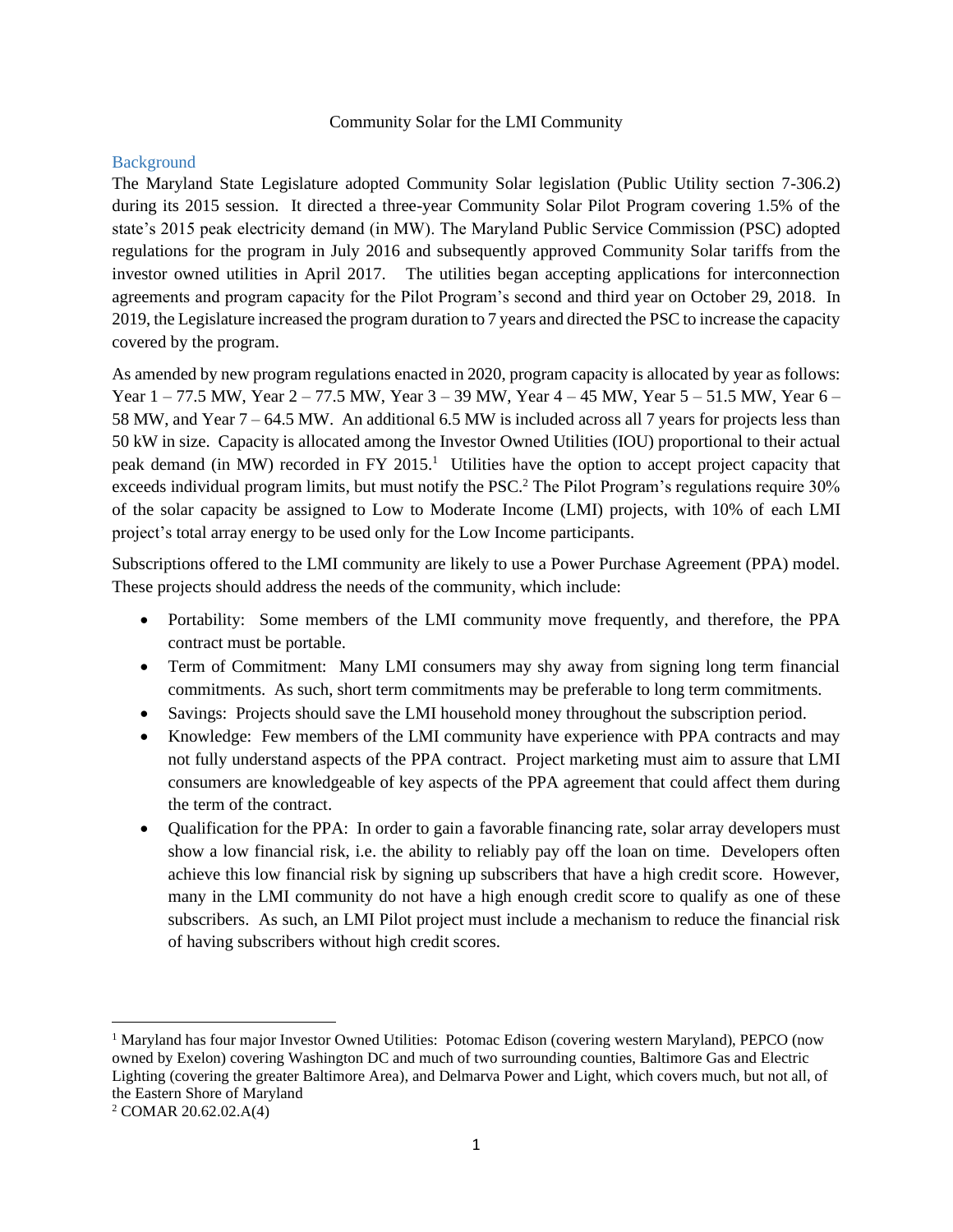#### **Strategy**

The Maryland Energy Administration's Community Solar grant programs provides incentives to support members of the LMI community's involvement through two linked efforts:

**MEA is supporting a program to minimize LMI Pilot project financial risk** by providing grant funds to a third party to guarantee LMI subscriber payment of community solar energy bills. The use of a payment guaranty fund can serve this function by providing funding to replace payments from LMI subscribers who miss, or are late on their monthly PPA energy payments. The fund will then be reimbursed by the eventual late payments from these LMI subscribers. However, subscribers who fail to make late payments may be unsubscribed and new subscribers found who will meet their monthly obligations. As such, over the life of the project, the subscriber pool should demonstrate reduced risk as unreliable subscribers are gradually replaced by reliable subscribers**.**

• MEA has provided \$3,000,000 of grant funding to the Climate Access Fund to perform this third party guarantee function. Under its Grant Agreement with MEA, the Climate Access Fund may use available grant funds to minimize financial risks for LMI-PPA projects approved to participate in the Community Solar Pilot project.

**MEA Grants will offer incentives to subscriber organizations** for offering PPAs that provide real value to the LMI community. These grant incentives will encourage PPA contracts with guaranteed savings throughout the life of the project. The rationale for encouraging these types of PPAs is provided below.

- PPA contracts will always show savings at the beginning of the contract term, but will often include a cost escalator clause to account for estimated inflation and cost escalation during the contract period. A common escalator currently in use increases the PPA cost of energy by 2.9% per year over the term of the contract; however, other options are negotiable. If the actual cost of electricity increases by less than the PPA escalator rate, the value of the savings will be diminished over time. Thus, it is possible that the PPA rate will exceed the energy rate charged by the utility. To prevent this loss of value over the life of the PPA contract, the subscriber organization could agree to maintain a constant percentage savings throughout the life of the contract. This could be achieved by having the PPA escalator rate match the long term rate of electricity cost increase in Maryland (about 2%), or by having the subscriber organization agree to set its price as a percentage of the retail price of electricity within the subscriber's electric utility service area. The amount of the MEA grant incentive is designed to recompense the subscriber organization for taking on this inflation risk.
- Most PPA contracts will try to provide a clear value to the customer during the first year of the contract (with the value during subsequent years being controlled by the utility's electricity sales price and the PPA escalator clause, as discussed in the above paragraph). For the LMI community, MEA will incentivize savings that exceed 15% below the utility's Standard Offer Service (SOS) rate. The greater the saving, the greater the incentive.
- In FY18, MEA addressed the risk associated with a shorter term of commitment by offering an incentive for shorter term contracts. However, during this initial year of the Community Solar LMI PPA Grant Program (FY 18), MEA determined that all the grantees in this program had already intended to offer relatively short term contracts for the LMI community. Also, those grantees offering the longer terms within this group provided low cost methods for the subscriber to break the contract before the end of term. As such, an incentive dealing with the term of the PPA contract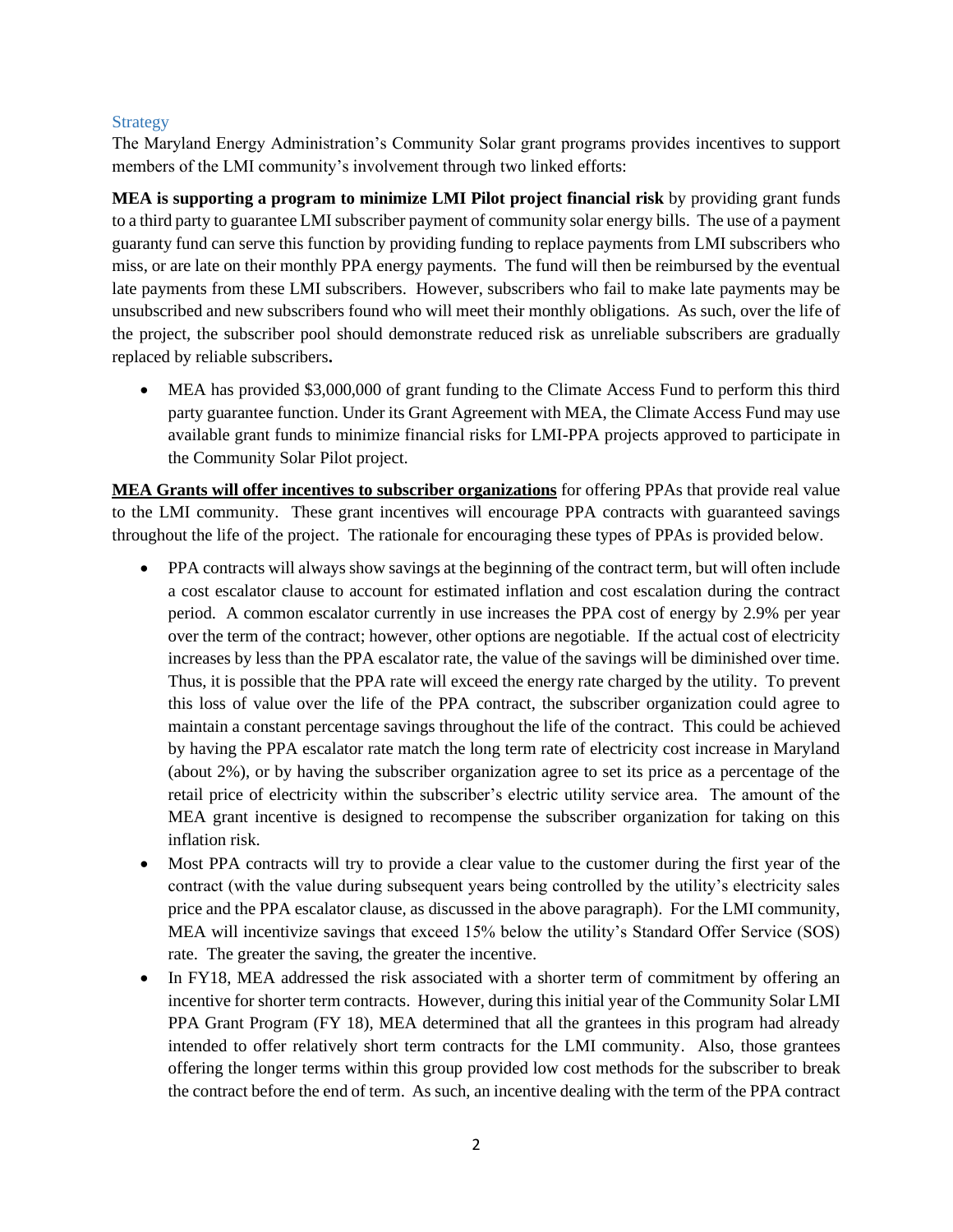is not offered as a part of the FY 21 Community Solar LMI PPA Grant Program.

• Under the terms of the PSC Letter Order dated February 12, 2020, the validation of low income subscribers is fairly straightforward. In most cases the subscriber income will be validated by observing eligibility for a state or federal program with income limits at or below the community solar income limits for low income subscribers. Validation of moderate income subscribers may be more difficult, requiring observation of tax or other income documents. Such a review can take considerable time or require the hiring of a third party to review the documents. A Validation Incentive is paid to recompense subscriber organizations up to \$30 per LMI subscriber review. A limit of 350 reviews is provided per project, and this incentive is only paid for reviews actually conducted.

## Analysis: **Assumptions**:

Figure 1 provides a graphic of the residential cost of electricity to the average Maryland resident.<sup>3</sup> The absolute value of electricity in 2016 was about \$0.14/kWh, but more important, the rate of growth was about 0.2868 cents per year, a rate of about 1.9%-2.0%. The period of 2007-2012 was associated with the deregulation of the electric industry in Maryland and the economic instability in general. The stable period since 2012 is increasing at \$0.252/year or about 1.8%/year. The subscription incentive will assume an increase in the Standard Offer Service (SOS) of 2%/year and an initial SOS cost of \$0.1400/kWh.



*Figure 1: Residential cost of Electricity – Maryland* 

Normal PPA periods range between 15 and 25 years, with most in the residential sector being in the 20 year timeframe. Many Solar City example problems found on the internet use a 2.9% escalator rate. My discussion with NGOs and potential solar developers in the LMI space indicate a first year discount of

<sup>3</sup> Energy Information Agency website: Average Price by State by Provider (EIA-861) https://www.eia.gov/electricity/data/state/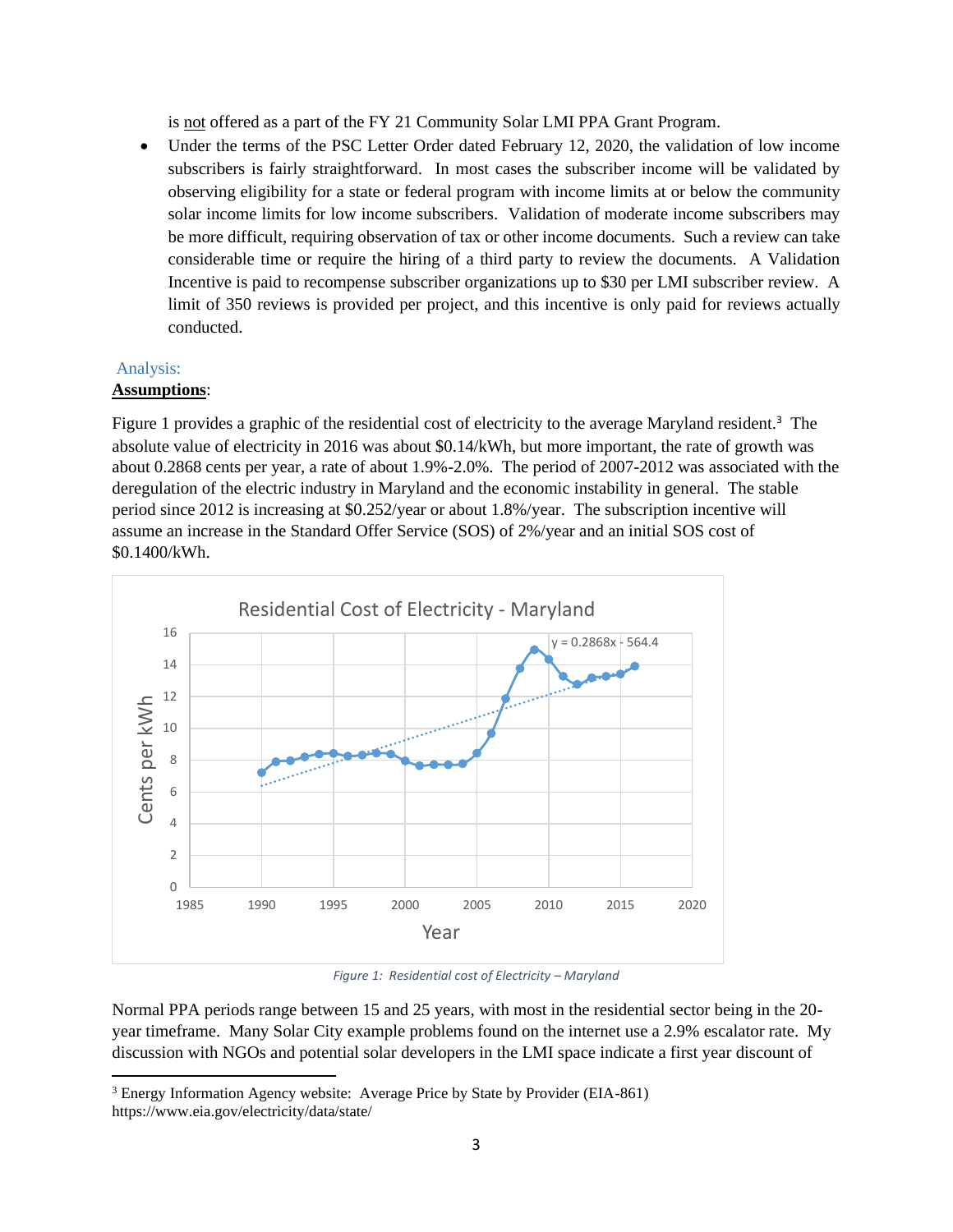15%-20% under the SOS rate should be expected. The PPA escalator rate is normally between 1 and 5%. The actual rate can be adjusted up or down depending on the initial discount below/above the Standard Offer Service (SOS) rate provided to the consumer.<sup>4</sup> For the purpose of the FY 21 model it is assumed that the **first year discount is 15% below SOS** and that a **2.9% escalator rate** is assigned by the project owner covering the **20-year period** of the PPA. This is the baseline product.

The discount rate is normally selected to account for the time value of money, and reflects the interest rate that the financier would consider reasonable to finance the project (often called the hurtle rate). A value of 10% was selected for this model. The discount rate is used when calculating net present value of streams of funding/cost, which is appropriate for calculation of the subscription incentive and the term incentive. Given that the loan loss reserve funds only insure for a given year; they are not adjusted by the discount rate.

# **Incentive Calculation**

The following example is provided to demonstrate how the grant incentive is calculated. A 2 MW (2,000 kW) array with 30% LMI subscribers would have 600 kW assigned for LMI use. While there are no limits to the number of subscribers per array, MEA will only provide incentives to conduct income verification for up to 350 potential subscribers.

## **Validation Incentive**:

At least one company was found that would provide  $3<sup>rd</sup>$  party income validation services for approximately \$30/review. Based in part on this general amount, MEA is offering a reimbursement of up to \$10,500 to a grantee for third party (or internal) validation services for potential LMI subscribers. This amount was determined based on an assumption that the grantee pays for 350 reviews at a maximum incentive reimbursement amount of \$30 per review. (\$30 X 350 subscribers  $= $10,500$ ) Any third party (or internal) income validation cost above \$10,500 will be borne by the subscriber organization.

## **Subscription Incentive:**

MEA grant funds being offered as a subscription incentive are based on the difference between the Net Present Value of the savings from a base case (which is the savings generally offered in a residential homeowners PPA) and from the proposed PPA from the Subscriber Organization which will be offered to an LMI Subscriber (the test case). The subscriber organization shall describe their time vs. cost table which shall be mapped into the Test Case model of the LMI PPA Incentive Calculator. If a step-down model is used, the time vs. cost table shall be mapped into the Step-Down Case model of the LMI PPA Incentive Calculator. (Incentive caps for step-down projects will be agreed upon on a case by case basis.)

Assume the initial utility rate for electricity is \$0.14/kWh. The base case assumes the utility escalation rate for Standard Offer Service (SOS) is 2.00%/year. The base case PPA escalation rate is 2.90%/year; and the assumed discount rate is 10%. In FY 21, MEA assumes a 15% first year reduction below the utility SOS rate. This produces a net present value of the savings stream for the base case of 14.159 cents per kilowatt-hour (kWh).

Consider a proposed test case that matches the base case but where the subscriber organization agrees to match the utility escalation rate (i.e. 2.00%) and the initial year discount is 25%, the NPV of the savings stream would be 47.495 cents/kWh, for a change of 23.34 cents per kWh. Assuming 600 kW-dc of the 2

<sup>&</sup>lt;sup>4</sup> In reality, the discount and escalator rates are adjusted to achieve the required internal rate of return (IRR) required of the financier.